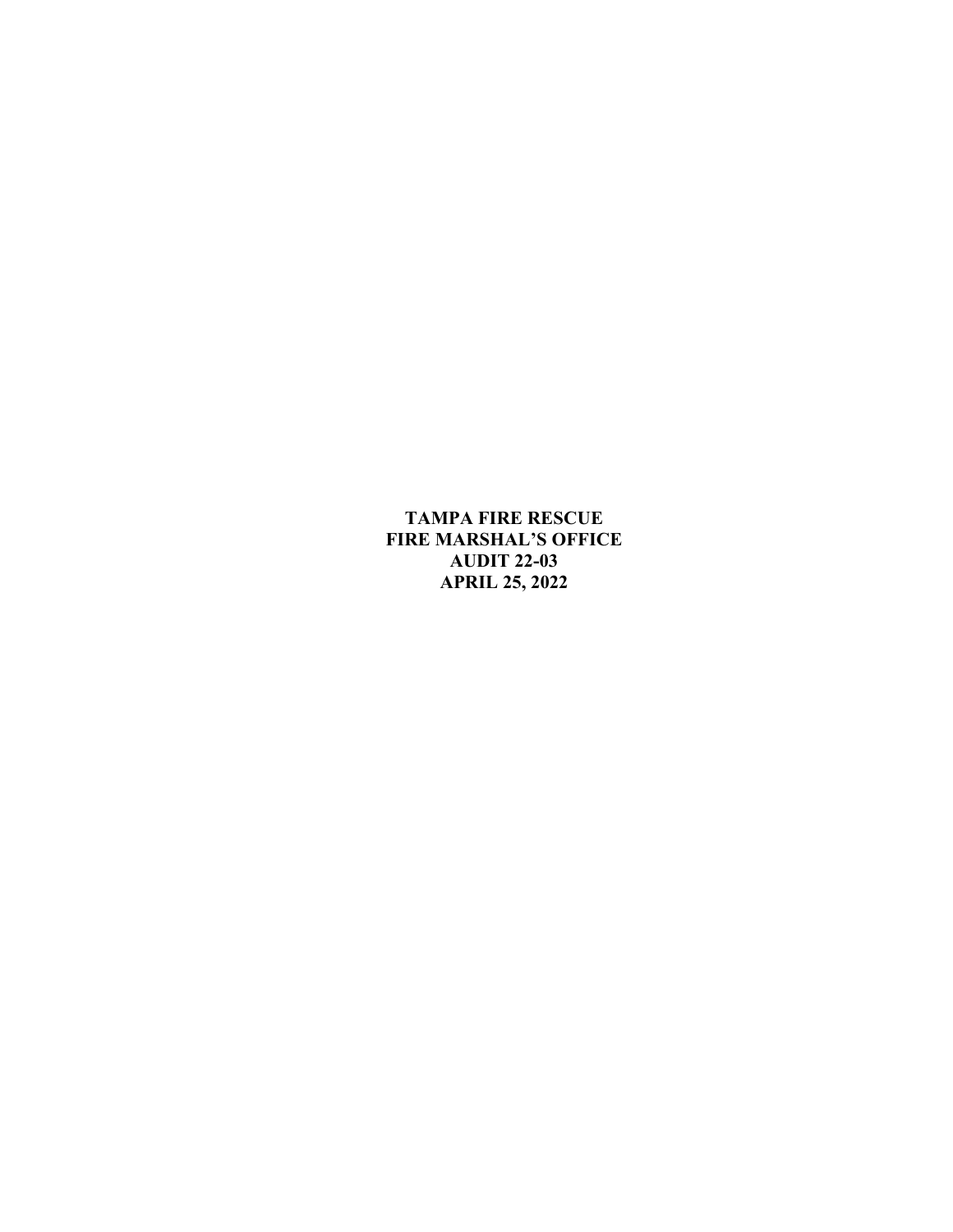**Internal Audit Department** 





315 E. Kennedy Boulevard Tampa, Florida 33602 Office (813) 274-7159

April 25, 2022

Tampa, Florida Honorable Jane Castor Mayor, City 1 City Hall Plaza

Tampa, Florida<br>RE: Fire Marshal's Office, Audit 22-03

Dear Mayor Castor:

 Attached is the Internal Audit Department's report on the audit of the Fire Marshal's Office (FMO).

We thank the management and staff of the FMO for their cooperation and assistance during this audit.

Sincerely,

/s/ Christine Glover

Christine Glover Internal Audit Director

cc: John Bennett, Chief of Staff Barbara Tripp, Fire Chief Gina Grimes, City Attorney Dennis Rogero, Chief Financial Officer John Reed, Fire Marshal Carl Brody, Assistant City Attorney

 **315 E. Kennedy Blvd** • **Tampa, Florida 33602** • **(813) 274-7159** 

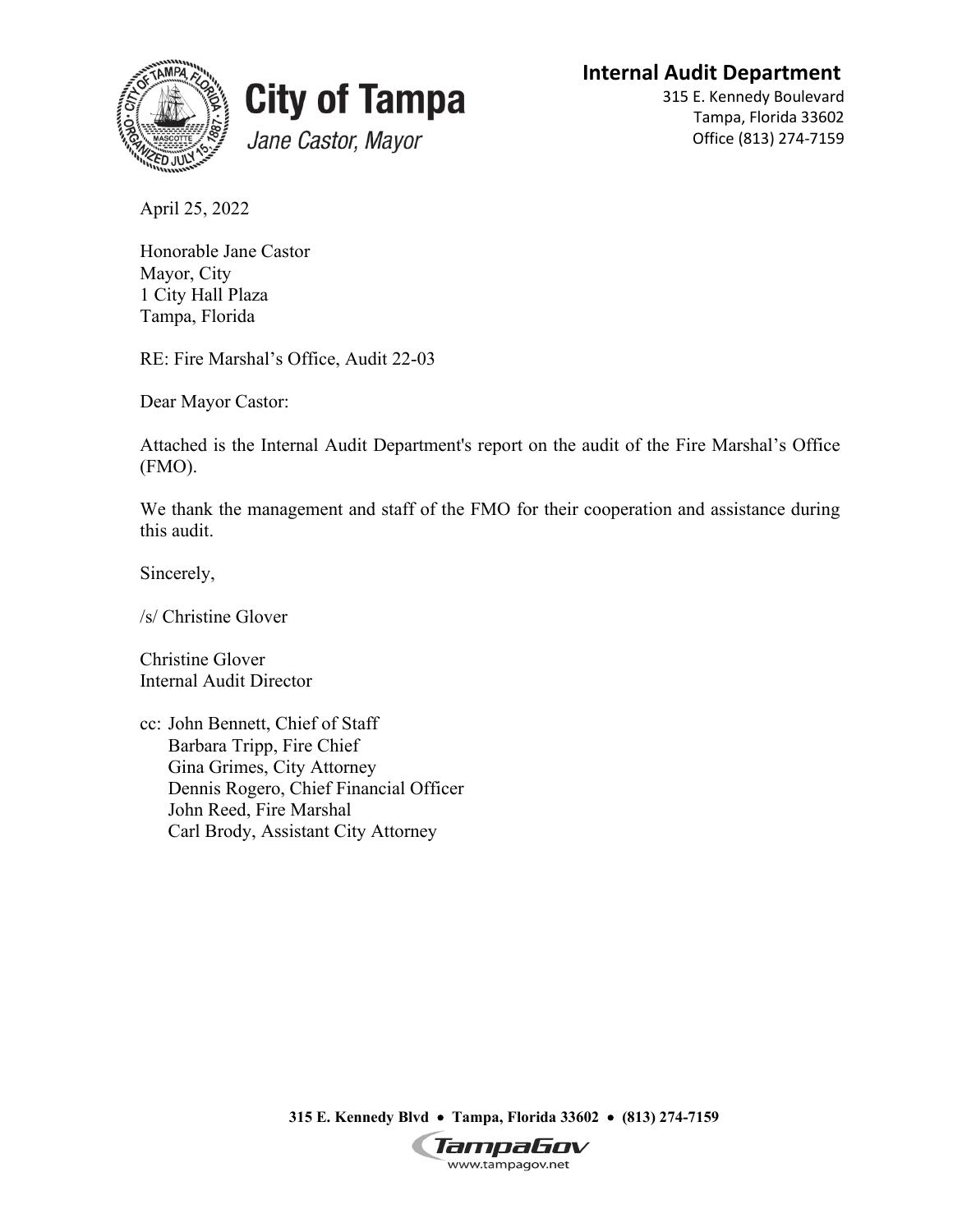## **TAMPA FIRE RESCUE FIRE MARSHAL'S OFFICE AUDIT 22-03 APRIL 25, 2022**

/s/ Echiemeze Ofili

Senior Auditor

/s/ Christine Glover

\_\_\_\_\_\_\_\_\_\_\_\_\_\_\_\_\_\_\_\_\_\_\_\_\_\_\_\_\_\_\_\_\_\_\_\_\_\_\_ Audit Director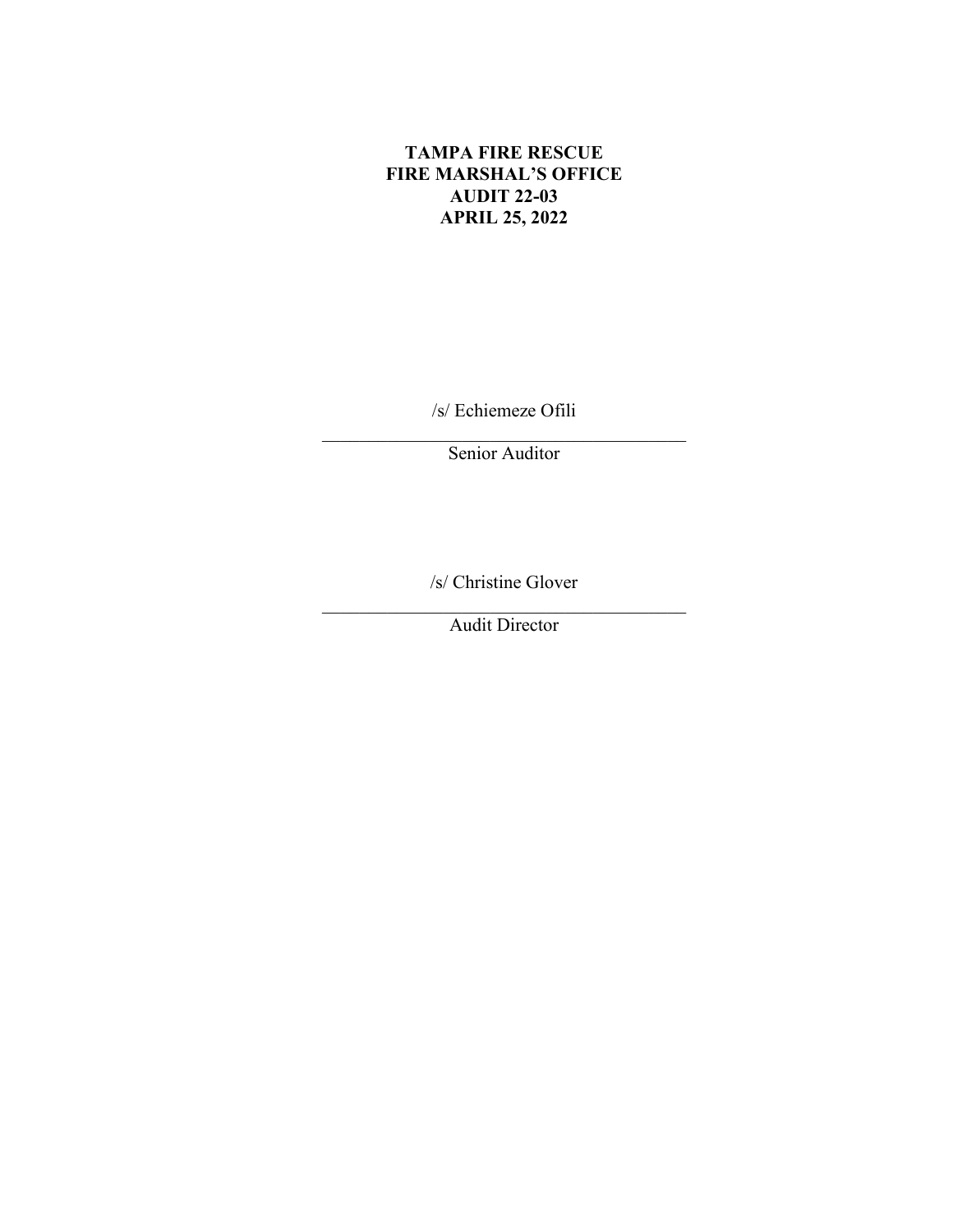### **TAMPA FIRE RESCUE FIRE MARSHAL'S OFFICE AUDIT 22-03**

#### **BACKGROUND**

 The Fire Marshal's Office (FMO) is under the administration of the City of Tampa's (City) over the FMO and administers the TFR Fire Prevention Division (Division). The Division, responding to complaints regarding potential fire code violations; reviewing plans and providing permits for temporary and special events across the City. FMO receives Fire Rescue Division (TFR). The Fire Marshal is the designee authority having jurisdiction under the direction of the Fire Marshal, is responsible for code enforcement, public education, arson investigation, fire plans review for new and existing construction, and support to the other divisions within TFR. New Construction is responsible for plan review on new buildings in the City as well as significant modifications to existing structures that will require the issuance of a certificate of occupancy or a certificate of completion in cooperation with the Construction Services Department of the City. Existing Inspection is responsible for administrative support from three supervisors and two clerical support staff.

#### **STATEMENT OF OBJECTIVES**

 This audit was conducted in accordance with the Internal Audit Department's FY 2022 Audit Agenda. The objectives of this audit were to ensure that:

- 1. The system of internal controls related to FMO activities and operations are adequate.
- 2. FMO complies with applicable fire prevention and protection standards and codes concerning fire plan review and certificate of occupancy inspections.
- 3. Fire prevention inspection fees are collected timely.
- 4. Performance metrics reported are accurate, verifiable, and relevant.

### **STATEMENT OF SCOPE**

 to determine whether FMO was conducting its activities according to the applicable codes, standards, and in an efficient manner. Original records as well as copies were used as The audit covered FMO activities that occurred in FY 2020 and 2021. Test were performed evidence and verified through observation and physical examination.

### **STATEMENT OF METHODOLOGY**

To accomplish the objectives of this audit, we performed the following:

- Assessed internal controls related to FMO core operations, including review of policies and procedures, special programs, fire prevention education, and fire watch.
- Reviewed documentation from the New Construction and Existing Inspection divisions to determine if fire plan review as well as occupancy inspections are conducted according to fire prevention and protection codes and standards.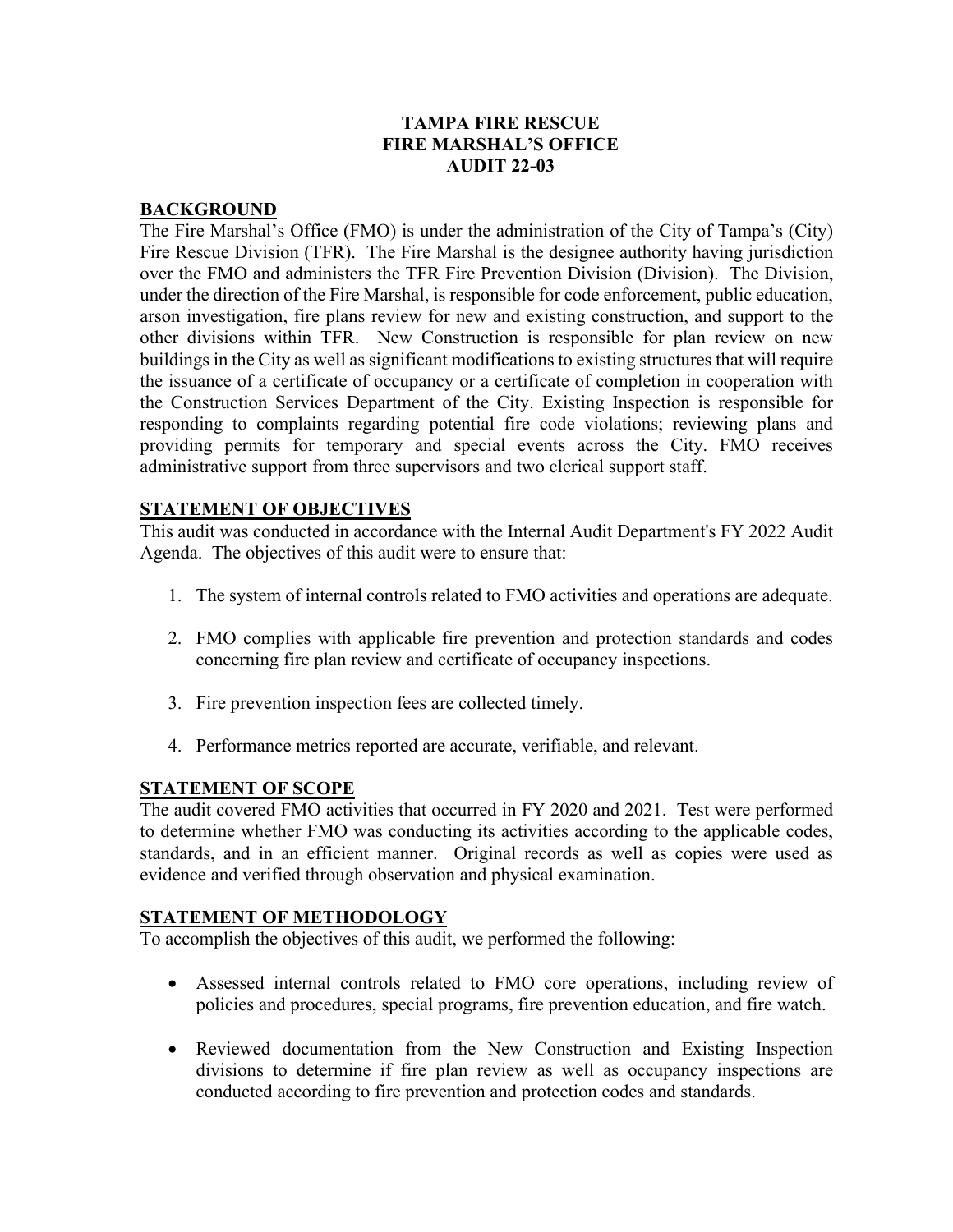- Reviewed documentation from FMO and City Revenue & Finance Department (R&F) to determine whether fire prevention inspection fees are collected timely.
- and testing reliability of the data from Accela and Mobile Eyes (ME) applications generating the metrics. • Assessed the accuracy, consistency, verifiability, and relevance of performance metrics by identifying the original source or systems of record for the metric reported

## **STATEMENT OF AUDITING STANDARDS**

 auditing standards. Those standards require that we plan and perform the audit to obtain We conducted this performance audit in accordance with generally accepted government sufficient, appropriate evidence to provide a reasonable basis for our findings and conclusions based on our audit objectives. We believe that the evidence obtained provides a reasonable basis for our findings and conclusions based on our audit objectives.

### **NOTEWORTHY ACCOMPLISHMENTS**

 FMO has converted a manual method for filing and documentation of fire watch activities to the automated Power Details program. The automation has simplified the fire watch process by eliminating clerical work, ensuring fair distribution, and proper policy enforcement.

COVID-19 had a substantial effect on how Fire Prevention activities were conducted during the 2021 calendar year. However, FMO provided review and inspection for numerous COVID-19 testing sites.

### **AUDIT CONCLUSIONS**

Based upon the test work performed and the audit findings noted below, we conclude that:

- 1. The system of internal controls related to FMO activities and operation are adequate. However, proper maintenance of program records and documents including policies and procedure could be improved.
- 2. FMO complies with applicable fire prevention and protection standards and codes concerning fire plan review and certificate of occupancy inspections. However, occupancy classification information is not being optimized for planning inspection frequency.
- 3. Customers are being compelled to settle their account balances upon their requests for new services. However, FMO is not monitoring delinquent accounts as required by the City's R&F Policy.
- 4. FMO performance metrics are verifiable and relevant. However, we found some to be inaccurate.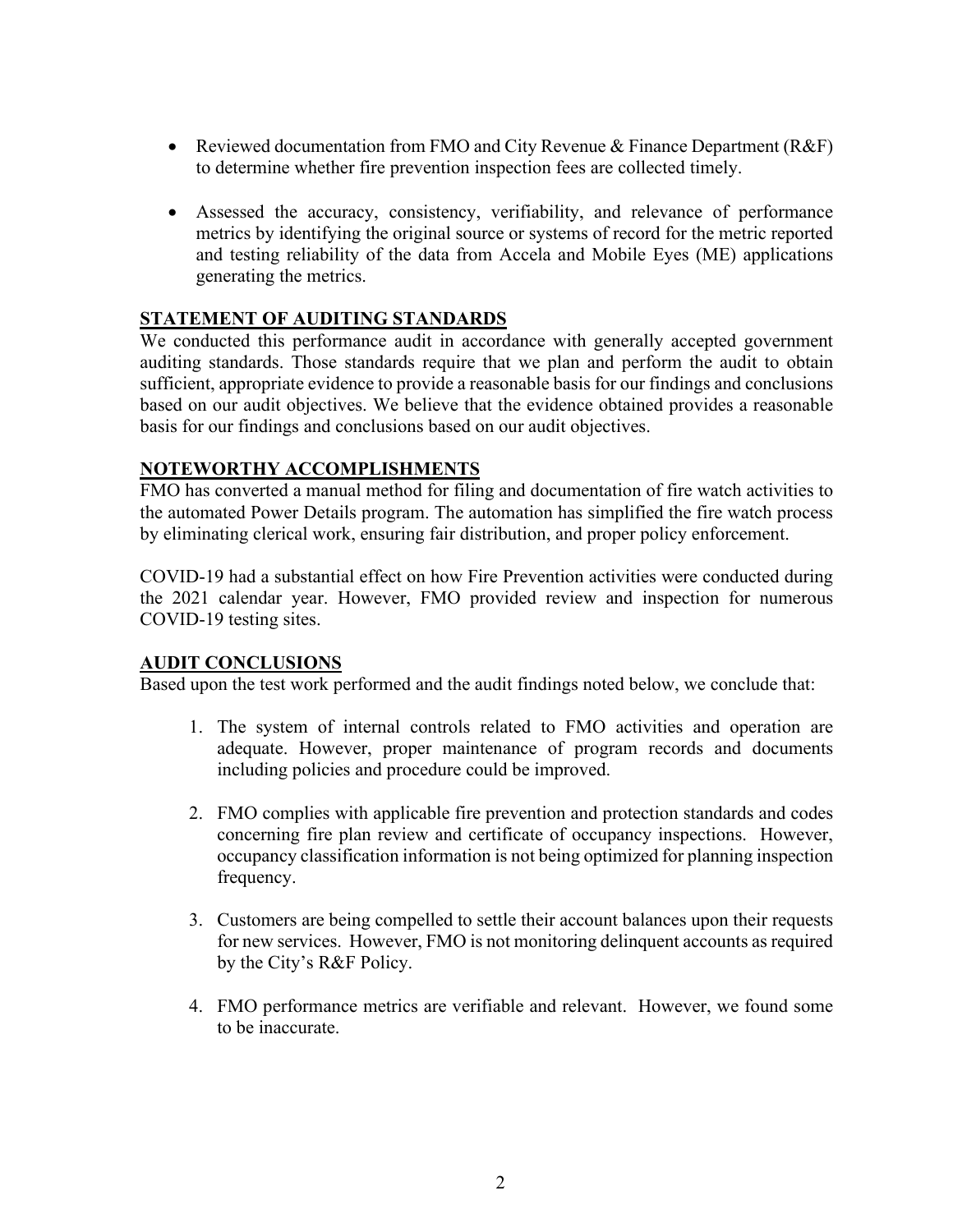## **OCCUPANCY CLASSIFICATION INFORMATION NOT BEING OPTIMIZED**

 the existing inspections ME as "New Construction Final" and the inspection date "unknown/never inspected", which triggers the initial inspection for all new construction to be dated one year from date of entry in ME. However, based on the occupancy information provided on Form 98A, using STATEMENT OF CONDITION: Currently, the FMO enters all new construction buildings into Property Use Type in selecting Inspection Type, would trigger a more appropriate inspection frequency in ME.

 CRITERIA: FMO's Operating Guidelines requires: "Buildings or structures shall be classified as per the current Florida Fire Prevention Code subject to the ruling of the authority having jurisdiction in case of question as to proper classification in any individual case."

 being identified and documented by New Construction prior to transmitting to existing CAUSE: All new construction entered in the existing inspection ME is designated unclassified and set to be due for inspection in one year. However, buildings' occupancy classification is inspections division.

EFFECT OF CONDITION: Not using the occupancy classification information determined and documented at the end of fire plan review, for the planning of initial fire prevention inspections frequency, impacts workload and timeliness of completing periodic inspections.

RECOMMENDATION 1: FMO should review current occupancy classification documentation practices and adopt measures to improve inspection prioritization.

MANAGEMENT RESPONSE: Management agrees with this recommendation. The process will be modified so that occupancy classification will be completed upon issuance of a successful Certificate of Occupancy. New Construction Inspectors will be required to ensure the proper occupancy designation is completed and entered the Mobile Eyes system.

IMPLEMENTATION DATE: October 1, 2022.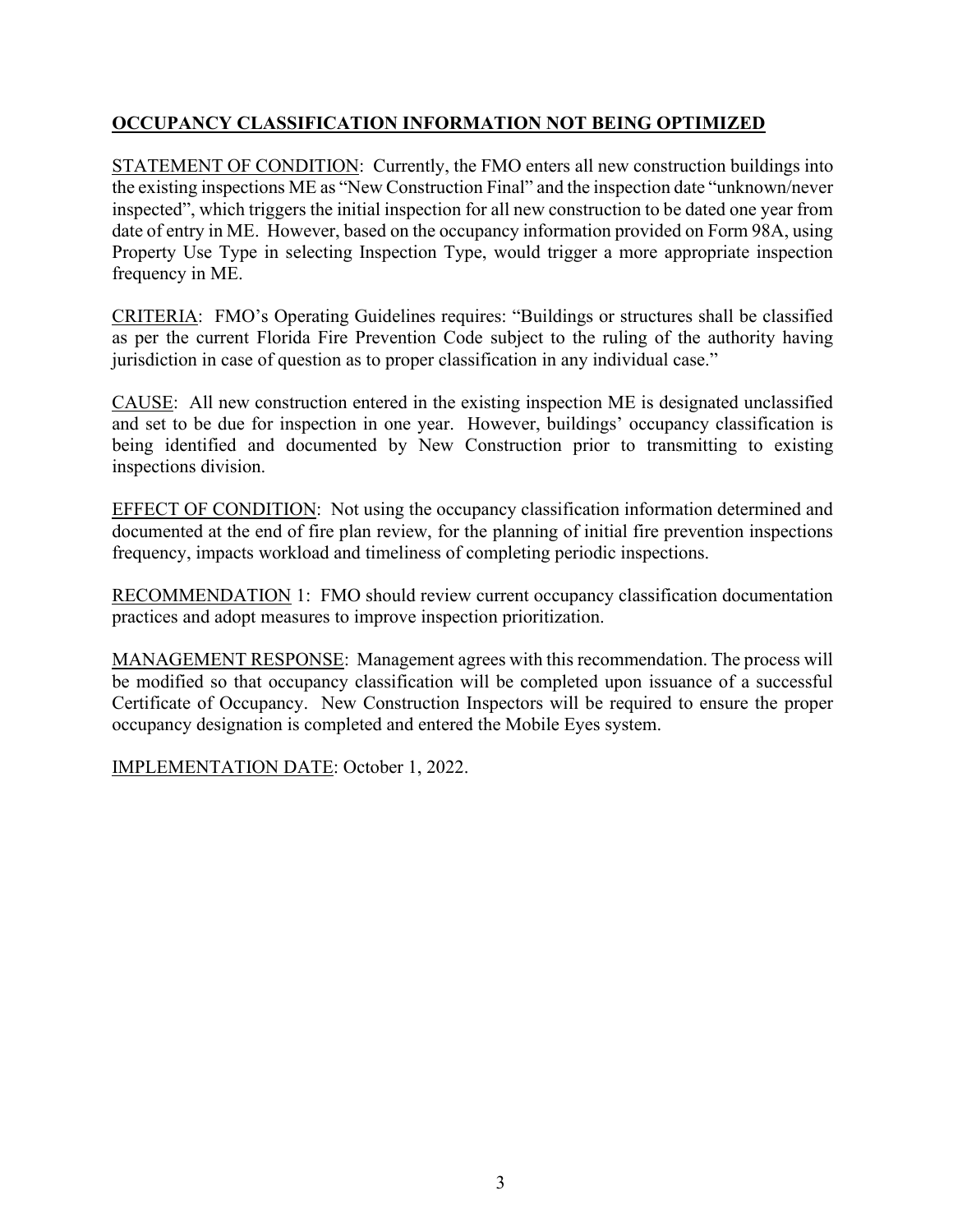## **FMO NOT MONITORING DELINQUENT ACCOUNTS**

STATEMENT OF CONDITION: FMO current accounts receivable and billing collection practices does not follow the City's R&F policy. R&F policy requires accounts 30, 60, and 90 days past due be contacted by phone or issued demand letter. It also requires the respective City department, entrusted with delegated accounts receivable duties, to use other actions deemed appropriate based on their resources, to collect delinquent accounts.

As of September 30, 2021, an aging summary report for fire prevention obtained from R&F, showed a significant number of accounts that were past due more than 90 days and totaled \$[638,735.45](https://638,735.45). Also records and discussions with FMO personnel showed formal collection letters are not being sent to customers with delinquent accounts. Except for customers who are being compelled to settle their account balances upon their requests for new services, collection effort is currently inactive. R&F provides an aging report to FMO on a quarterly basis or upon request, however, record does not show the report is being actively deployed for monitoring delinquent accounts as it is intended.

 CRITERIA: R&F Accounts Receivable & Billings Collection Guidelines require "All past are researched and contacted with notes (date, time, person contacted) at a minimum, due accounts should be collected on and/or services should be terminated until the account is brought to date. As a guideline, customers should be contacted by phone or letter once the billing has become 30, 60 and 90 days past due. Typically, the top 30 outstanding customers quarterly. After 90 days past due, further action as deemed appropriate by the respective Department shall be implemented, as systems, and staffing allow. However, other established collection processes may be deemed acceptable by R&F management.

CAUSE: FMO believed their accounts receivable role has always been limited to issuing temporary invoices.

EFFECT OF CONDITION: Loss of City revenue resulting from FMO not collecting accounts . receivable in a timely manner.

RECOMMENDATION 2: We recommend management should implement the existing policy on Accounts Receivable & Billings Collection and explore other viable options to reduce loss of City revenue.

MANAGEMENT RESPONSE: Fire Marshal agrees with the findings as it relates to accounts receivable and billing collection.

TARGET IMPLEMENTATION DATE: FMO suggests an implementation date of 10/01/2022 to coincide with the new budget year.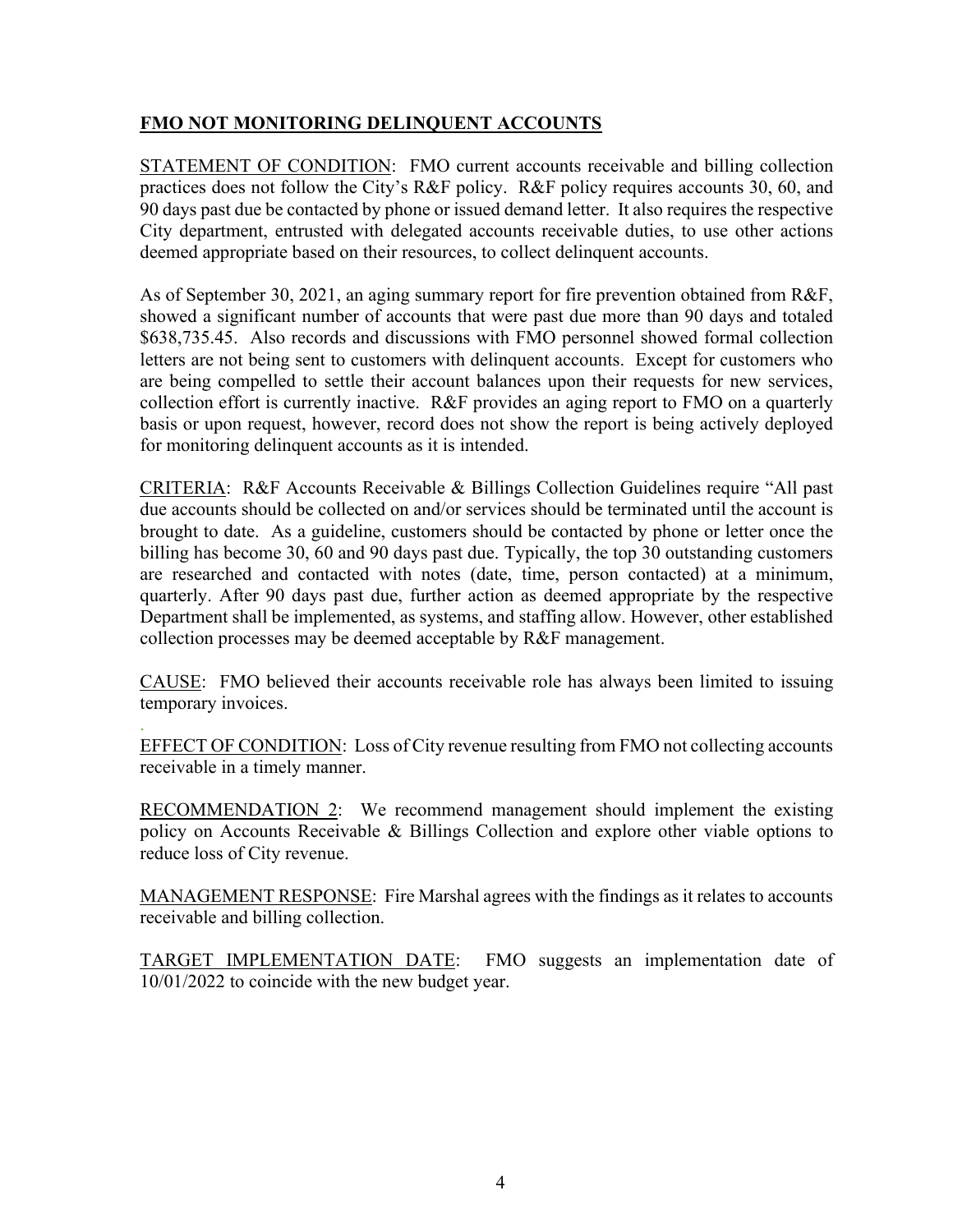### **POLICIES AND PROCEDURES NOT DOCUMENTED**

STATEMENT OF CONDITION: The New Construction Division and the Public Education Program do not have written policies and procedures in place for their daily operations.

 maintain all records with adequate and proper documentation of the organization, together with CRITERIA: Tampa City Ordinance Chapter 2, Section 2-46 requires departments to "create and the functions, policies, decisions, procedures, and essential transactions of the department."

CAUSE: Based on discussions with personnel of affected functions, General Administrative Codes, Professional Standards documents, and staff knowledge were considered adequate. Additional causes attributed to the condition include lack of time and commitment to other essential job duties.

EFFECT OF CONDITION: Absence of policies and procedures results in over-reliance on a few people with experience and in inconsistencies in the performance of tasks. Also, the lack of policies and procedure may lead to loss of operational knowledge in the event of turnover or retirement.

RECOMMENDATION 3: We recommend management develop written policies and procedures to ensure effective and consistent performance of responsibilities.

MANAGEMENT RESPONSE: Policies and Procedures shall be created for the areas of New Construction Division and Public Education Program to include all the pertinent daily functions and operations of these two components.

 timeline also factors in the recent retirement of the current Public Education Officer (PEO) and hiring the new PEO. TARGET IMPLEMENTATION DATE: The timeline to provide full development of these policies and procedures would take nine months after the acceptance of the completed audit. This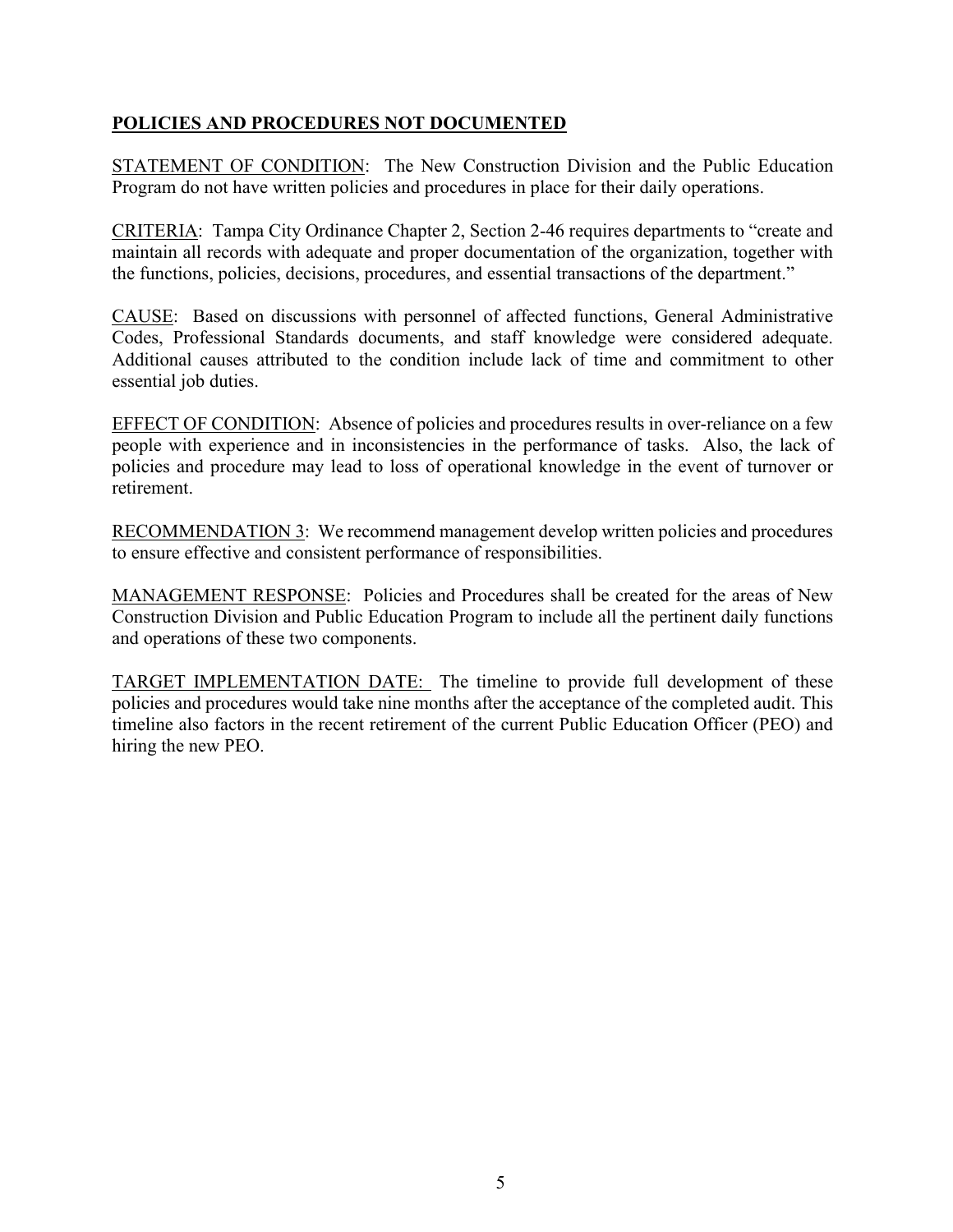# **ENTERPRISE PERFORMANCE METRICS**

STATEMENT OF CONDITION: The FMO has established six internal performance metrics as described below.

| Table 1:<br>Enterprise Performance Metrics for Fire Marshal's Office |                                                                                                                                                                                           |                                                         |
|----------------------------------------------------------------------|-------------------------------------------------------------------------------------------------------------------------------------------------------------------------------------------|---------------------------------------------------------|
| Performance<br><b>Metric</b>                                         | <b>Description of Performance Metric</b>                                                                                                                                                  | Who is<br><b>Responsible for</b><br>the Metric          |
| Fire Plans<br>Reviewed                                               | Number of fire plans examined for new<br>construction and renovation projects per<br>year. Metric target not specified. Data<br>maintained in Accela.                                     | Supervisor in<br><b>New</b><br>Construction<br>Division |
| Field<br>Inspections                                                 | Number of inspections conducted on new<br>construction and renovation projects per<br>year. Metric target not specified. Data<br>maintained in Accela.                                    |                                                         |
| Inspections<br>per FTE                                               | Number of inspections per full-time<br>inspector conducted on existing structures<br>per year. Target is 900 inspections per year.<br>Data maintained in Mobile Eyes.                     | Supervisor in<br>Existing                               |
| Inspections<br>per Part-time<br>inspector                            | Number of inspections per part-time<br>inspector conducted on existing structures<br>per year. Target is 600 inspections per year.<br>Data maintained in Mobile Eyes.                     | Inspections<br>Division                                 |
| Investigations                                                       | Number of investigations conducted where<br>fire causes a fatality, serious injury, or arson<br>is suspected. Target is to investigate 100%<br>of all such fires. Data maintained in CAD. | Supervisor in<br>Fire<br>Investigations<br>Division     |
| Fire setter<br>Graduating<br>Rate <sup>1</sup>                       | Measures the number of minors that<br>graduate from the Juvenile Fire setter<br>program per year. Auditors unable to<br>establish the system used to maintain its<br>underlying data.     | <b>Public Education</b><br>Officer                      |

 structures in ME. The FMO enters final inspection records for new structures in ME as an We analyzed the FMO's performance metrics for 2021 and found some to be inaccurate. Some inaccuracies were simply a result of miscalculation. Others resulted from counting final inspections conducted on new structures together with inspections conducted on existing operational procedure to transfer new structures to the Existing Inspections Division. This skews the number of inspections for existing structures.

The FMO has not set a target for metrics in the New Construction Division. According to staff, this decision was based on the fact that construction of new structures and renovations are mostly driven by the area's economic performance, an external factor beyond the influence

<span id="page-8-0"></span> $<sup>1</sup>$  The fire setter graduating rate is a Juvenile Fire setter Program metric. We were unable to assess this metric because the Fire</sup> Marshal's Office does not currently have a public education officer who is responsible for the metric.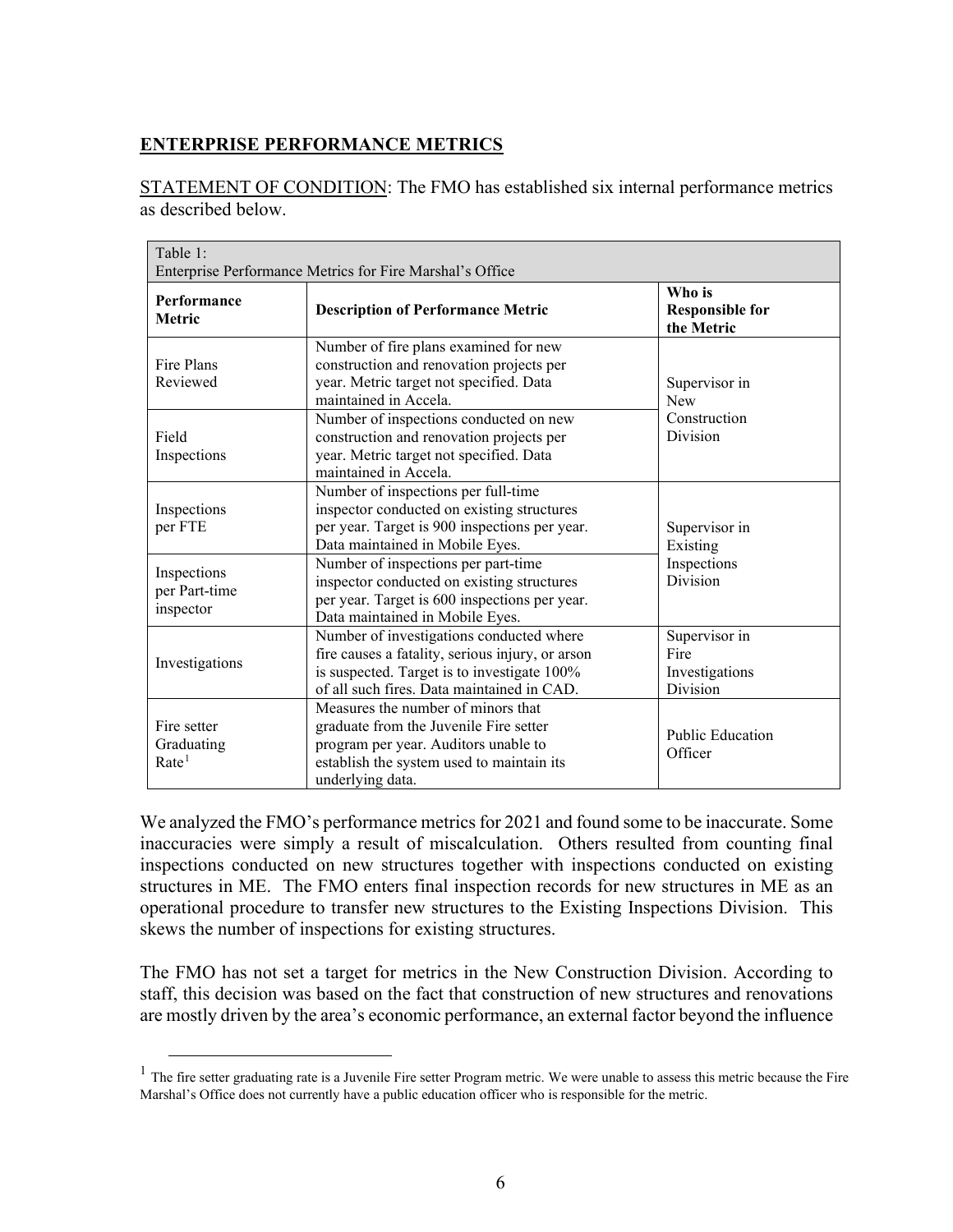or control of the Fire Marshal.

 Divisions. Metrics in these divisions show the number of fire plans reviewed and field The Fire Investigations Division metric provides a measure of the volume of investigations carried out. It is also specific in stating the performance objective: to investigate 100% of fires that meet stated criteria. This is not the case with Existing Inspections and New Construction inspections conducted, but performance objectives are not specified.

CRITERIA: Performance metrics should be good indicators of how well an entity is doing compared to specific goals and should be based on valid and accurate data.

CAUSE: Metrics have not been transformed into specific indicators of performance. Also, there is not a quality control process established for performance metrics. As such, there are no opportunities to identify errors that might occur when processing performance metrics.

EFFECT OF CONDITION: Information on which the FMO depends for its performance on fire plan reviews, field inspections for new and existing construction, and investigations may be inaccurate.

RECOMMENDATION 4: For metrics to be useful as a management tool, the FMO should consider:

a) Presenting New Construction and Fire Investigation Division metrics as indicators of performance measured against stated objectives (see the following illustrative examples):

Example 1: Complete a specified percentage of new construction fire plan reviews within a specified amount of time (e.g., hours, days, or months).

Example 2: Inspect a specified percentage of applicable existing structures annually.

b) Establishing a quality control system to improve the accuracy of performance metrics. This should include implementing an appropriate method to transfer new structures from the New Construction Division to the Existing Inspections Division.

MANAGEMENT RESPONSE: The FMO agrees with the findings as it relates to the performance metrics identified in this component of the audit.

The following metrics will be tracked for Fire Plans reviewed utilizing the target implementation date below.

New Construction will meet the following 90 percent of the time. New Construction First review 15 working days. Resubmittals 10 working days. Revisions 10 working days.